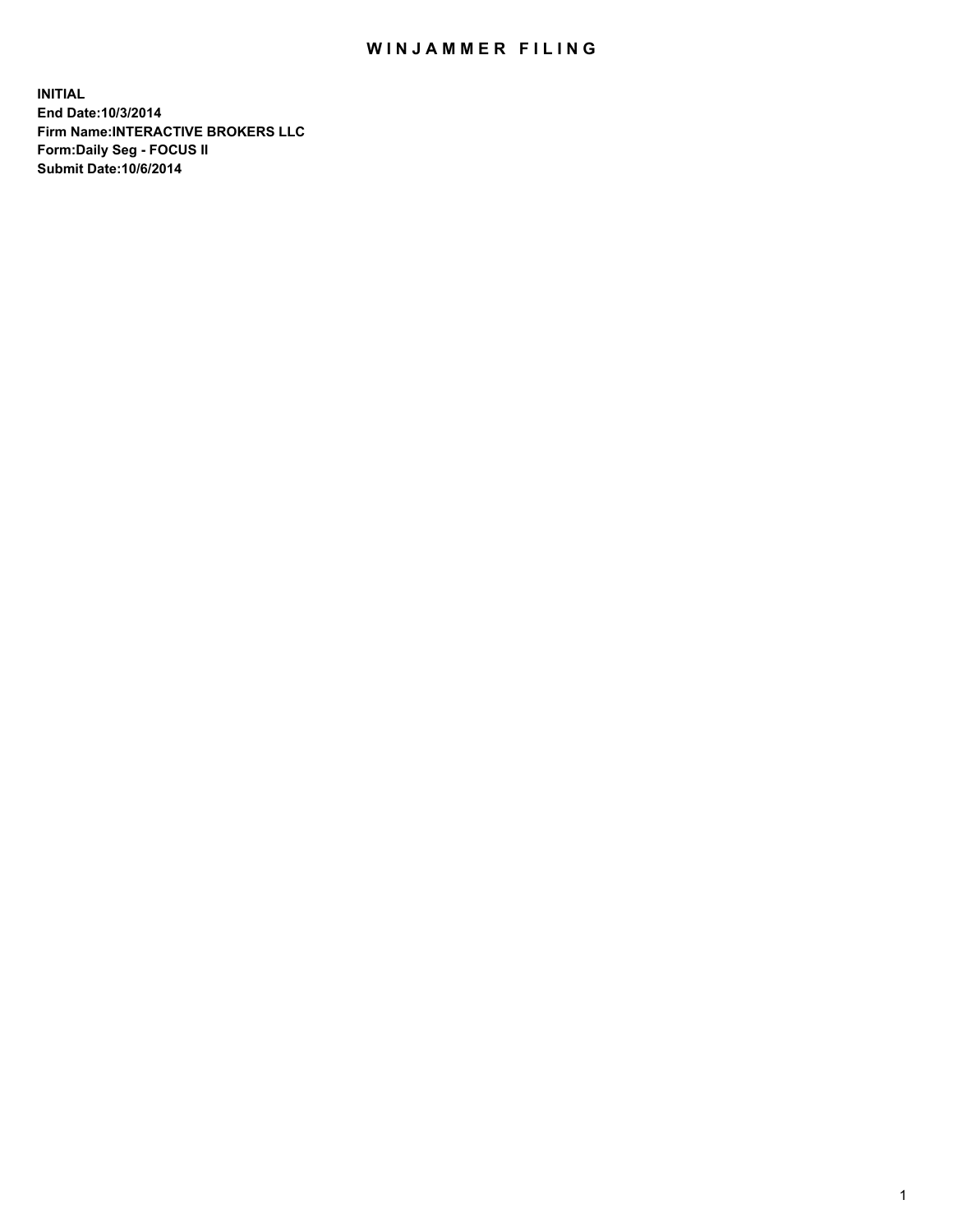## **INITIAL End Date:10/3/2014 Firm Name:INTERACTIVE BROKERS LLC Form:Daily Seg - FOCUS II Submit Date:10/6/2014 Daily Segregation - Cover Page**

| Name of Company<br><b>Contact Name</b><br><b>Contact Phone Number</b><br><b>Contact Email Address</b>    | <b>INTERACTIVE BROKERS LLC</b><br><b>Michael Ellman</b><br>203-422-8926<br>mellman@interactivebrokers.co<br>$m$ |
|----------------------------------------------------------------------------------------------------------|-----------------------------------------------------------------------------------------------------------------|
| FCM's Customer Segregated Funds Residual Interest Target (choose one):<br>a. Minimum dollar amount: ; or | $\overline{\mathbf{0}}$                                                                                         |
| b. Minimum percentage of customer segregated funds required:% ; or                                       | 0                                                                                                               |
| c. Dollar amount range between: and; or                                                                  | 155,000,000 245,000,000                                                                                         |
| d. Percentage range of customer segregated funds required between:% and%.                                | 0 <sub>0</sub>                                                                                                  |
| FCM's Customer Secured Amount Funds Residual Interest Target (choose one):                               |                                                                                                                 |
| a. Minimum dollar amount: ; or                                                                           | $\overline{\mathbf{0}}$                                                                                         |
| b. Minimum percentage of customer secured funds required:% ; or                                          | 0                                                                                                               |
| c. Dollar amount range between: and; or                                                                  | 80,000,000 120,000,000                                                                                          |
| d. Percentage range of customer secured funds required between:% and%.                                   | 0 <sub>0</sub>                                                                                                  |
| FCM's Cleared Swaps Customer Collateral Residual Interest Target (choose one):                           |                                                                                                                 |
| a. Minimum dollar amount: ; or                                                                           | $\overline{\mathbf{0}}$                                                                                         |
| b. Minimum percentage of cleared swaps customer collateral required:% ; or                               | $\overline{\mathbf{0}}$                                                                                         |
| c. Dollar amount range between: and; or                                                                  | 0 <sub>0</sub>                                                                                                  |
| d. Percentage range of cleared swaps customer collateral required between:% and%.                        | 0 <sub>0</sub>                                                                                                  |
| Current ANC:on                                                                                           | 2,311,354,728 03-OCT-2014                                                                                       |
| <b>Broker Dealer Minimum</b>                                                                             | 350,681,258                                                                                                     |
| Debit/Deficit - CustomersCurrent AmountGross Amount                                                      |                                                                                                                 |
| Domestic Debit/Deficit                                                                                   | 2,909,411                                                                                                       |
| Foreign Debit/Deficit                                                                                    | 2,154,1920                                                                                                      |
| Debit/Deficit - Non CustomersCurrent AmountGross Amount                                                  |                                                                                                                 |
| Domestic Debit/Deficit<br>Foreign Debit/Deficit                                                          | 0 <sub>0</sub>                                                                                                  |
| Proprietary Profit/Loss                                                                                  | 0 <sub>0</sub>                                                                                                  |
| Domestic Profit/Loss                                                                                     | $\overline{\mathbf{0}}$                                                                                         |
| Foreign Profit/Loss                                                                                      | $\underline{\mathbf{0}}$                                                                                        |
| Proprietary Open Trade Equity                                                                            |                                                                                                                 |
| Domestic OTE                                                                                             | <u>0</u>                                                                                                        |
| Foreign OTE                                                                                              | <u>0</u>                                                                                                        |
| <b>SPAN</b>                                                                                              |                                                                                                                 |
| <b>Customer SPAN Calculation</b>                                                                         | 1,123,126,091                                                                                                   |
| Non-Customer SPAN Calcualation                                                                           | 17,274,282                                                                                                      |
| Proprietary Capital Charges                                                                              | <u>0</u>                                                                                                        |
| Minimum Dollar Amount Requirement                                                                        | 20,000,000 [7465]                                                                                               |
| Other NFA Dollar Amount Requirement                                                                      | 21,511,957 [7475]                                                                                               |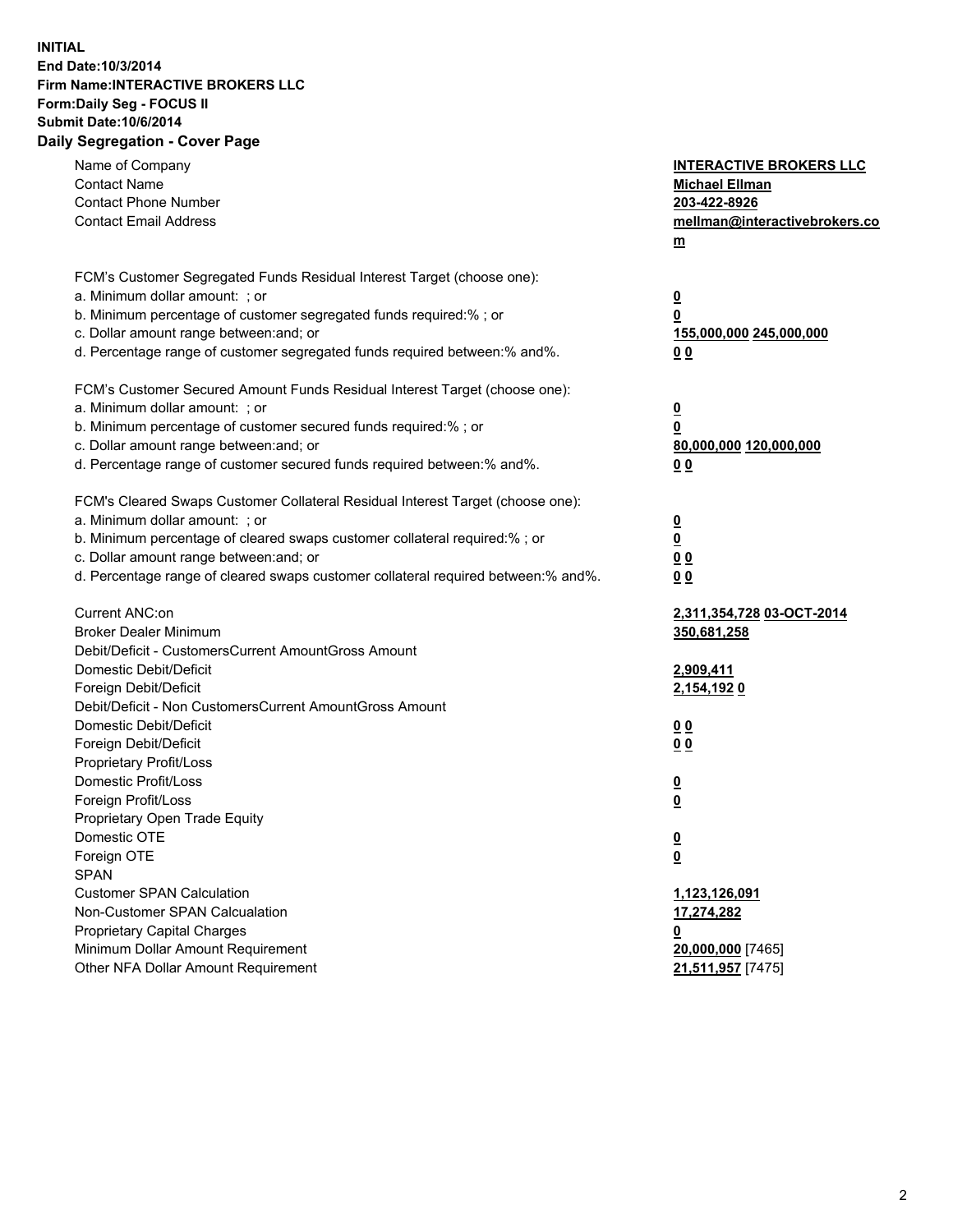## **INITIAL End Date:10/3/2014 Firm Name:INTERACTIVE BROKERS LLC Form:Daily Seg - FOCUS II Submit Date:10/6/2014 Daily Segregation - Secured Amounts**

| <u>-270,060</u> [7735] 73,572,406 [7740] |
|------------------------------------------|
|                                          |
|                                          |
|                                          |
|                                          |
|                                          |
|                                          |
|                                          |
|                                          |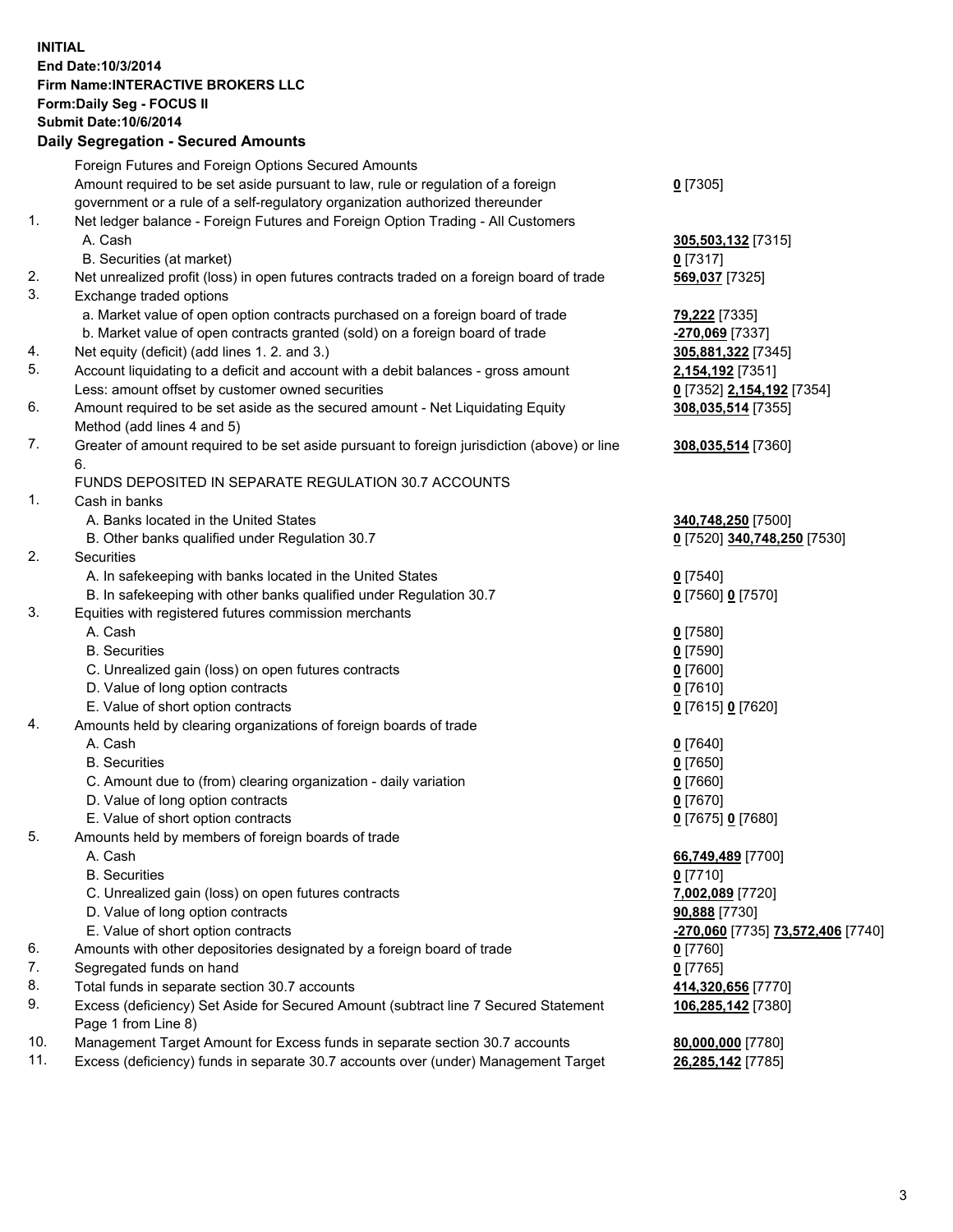**INITIAL End Date:10/3/2014 Firm Name:INTERACTIVE BROKERS LLC Form:Daily Seg - FOCUS II Submit Date:10/6/2014 Daily Segregation - Segregation Statement** SEGREGATION REQUIREMENTS(Section 4d(2) of the CEAct) 1. Net ledger balance A. Cash **2,398,023,976** [7010] B. Securities (at market) **0** [7020] 2. Net unrealized profit (loss) in open futures contracts traded on a contract market **23,801,849** [7030] 3. Exchange traded options A. Add market value of open option contracts purchased on a contract market **151,369,081** [7032] B. Deduct market value of open option contracts granted (sold) on a contract market **-208,143,593** [7033] 4. Net equity (deficit) (add lines 1, 2 and 3) **2,365,051,313** [7040] 5. Accounts liquidating to a deficit and accounts with debit balances - gross amount **2,909,411** [7045] Less: amount offset by customer securities **0** [7047] **2,909,411** [7050] 6. Amount required to be segregated (add lines 4 and 5) **2,367,960,724** [7060] FUNDS IN SEGREGATED ACCOUNTS 7. Deposited in segregated funds bank accounts A. Cash **407,166,548** [7070] B. Securities representing investments of customers' funds (at market) **1,107,075,848** [7080] C. Securities held for particular customers or option customers in lieu of cash (at market) **0** [7090] 8. Margins on deposit with derivatives clearing organizations of contract markets A. Cash **10,678,463** [7100] B. Securities representing investments of customers' funds (at market) **113,518,065** [7110] C. Securities held for particular customers or option customers in lieu of cash (at market) **0** [7120] 9. Net settlement from (to) derivatives clearing organizations of contract markets **6,541,679** [7130] 10. Exchange traded options A. Value of open long option contracts **2,382,140** [7132] B. Value of open short option contracts **-6,476,791** [7133] 11. Net equities with other FCMs A. Net liquidating equity **-34,582,544** [7140] B. Securities representing investments of customers' funds (at market) **959,933,019** [7160] C. Securities held for particular customers or option customers in lieu of cash (at market) **0** [7170] 12. Segregated funds on hand **0** [7150] 13. Total amount in segregation (add lines 7 through 12) **2,566,236,427** [7180] 14. Excess (deficiency) funds in segregation (subtract line 6 from line 13) **198,275,703** [7190] 15. Management Target Amount for Excess funds in segregation **155,000,000** [7194]

16. Excess (deficiency) funds in segregation over (under) Management Target Amount Excess

**43,275,703** [7198]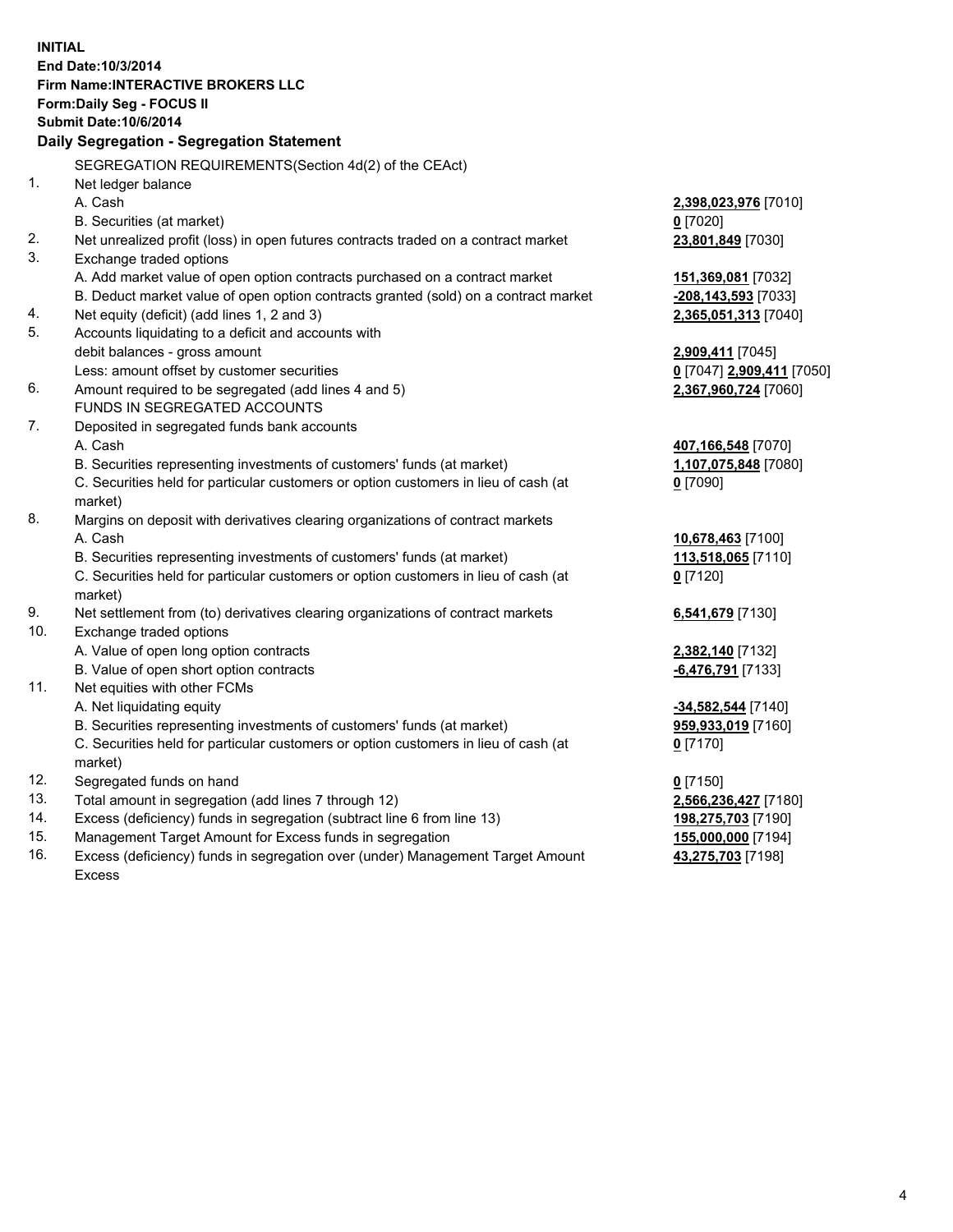## **INITIAL End Date:10/3/2014 Firm Name:INTERACTIVE BROKERS LLC Form:Daily Seg - FOCUS II Submit Date:10/6/2014 Daily Segregation - Supplemental**

| $\blacksquare$           | Total gross margin deficiencies - Segregated Funds Origin                              | 312,080 [9100] |
|--------------------------|----------------------------------------------------------------------------------------|----------------|
| $\blacksquare$           | Total gross margin deficiencies - Secured Funds Origin                                 | 251,263 [9101] |
| $\blacksquare$           | Total gross margin deficiencies - Cleared Swaps Customer Collateral Funds Origin       | $0$ [9102]     |
| $\blacksquare$           | Total gross margin deficiencies - Noncustomer and Proprietary Accounts Origin          | $0$ [9103]     |
| $\blacksquare$           | Total number of accounts contributing to total gross margin deficiencies - Segregated  | 14 [9104]      |
|                          | Funds Origin                                                                           |                |
| $\blacksquare$           | Total number of accounts contributing to total gross margin deficiencies - Secured     | $3$ [9105]     |
|                          | Funds Origin                                                                           |                |
| $\overline{\phantom{a}}$ | Total number of accounts contributing to the total gross margin deficiencies - Cleared | $0$ [9106]     |
|                          | Swaps Customer Collateral Funds Origin                                                 |                |
| -                        | Total number of accounts contributing to the total gross margin deficiencies -         | $0$ [9107]     |
|                          | Noncustomer and Proprietary Accounts Origin                                            |                |
| $\blacksquare$           | Upload a copy of the firm's daily margin report the FCM uses to issue margin calls     |                |
|                          | which corresponds with the reporting date.                                             |                |

10.03.2014 Commodity Margin Deficiency Report.xls